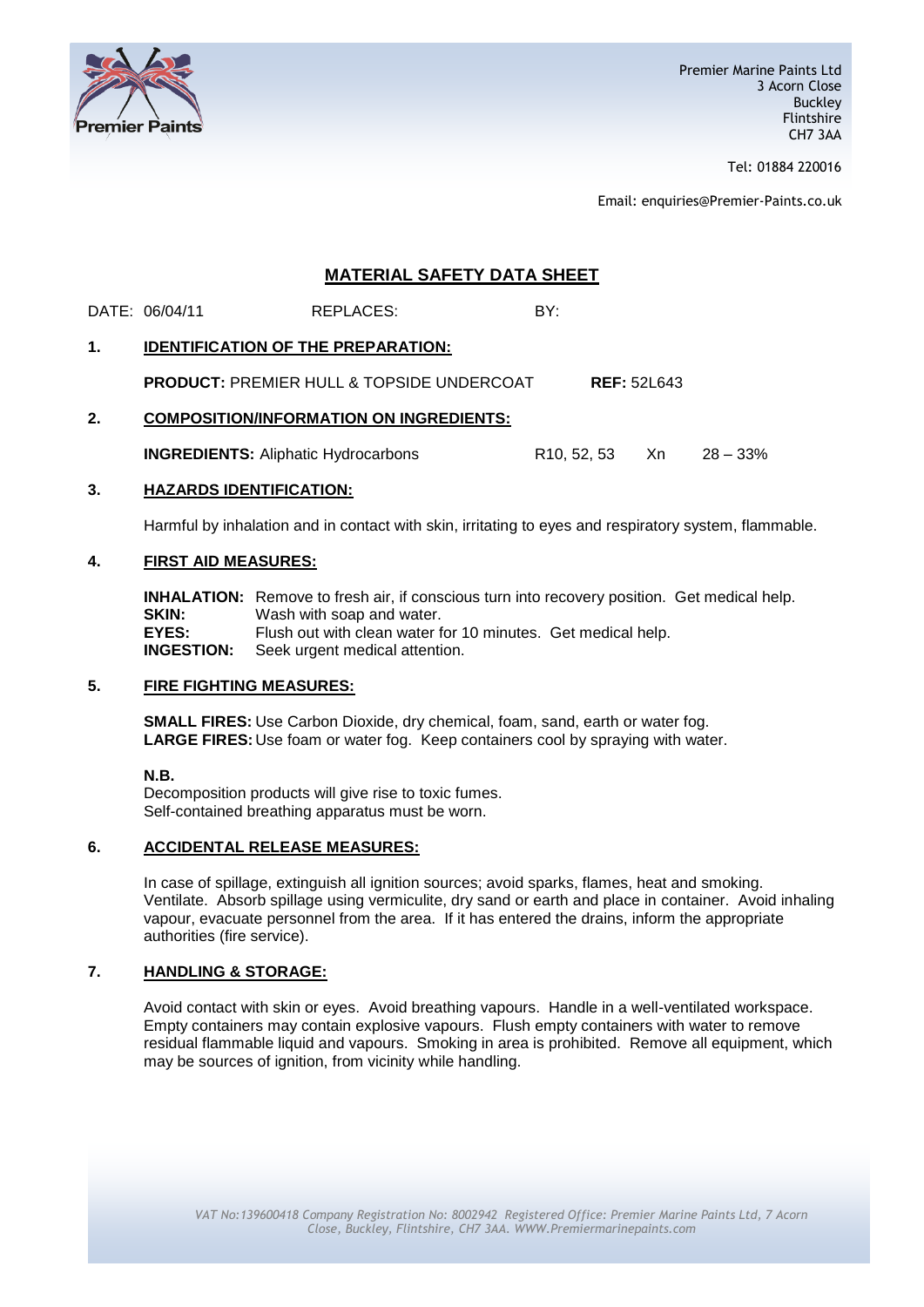

Tel: 01884 220016

Email: enquiries@Premier-Paints.co.uk

# **8. EXPOSURE CONTROL/PERSONAL PROTECTION:**

INGREDIENT CAS no STD LONGTERM EXPOSURE (8HF SHORT TERM EXPOSUR Aliphatic Hydrocarbons 64742-82-1 OEL 100 ppm 125 ppm

| <b>EYE PROTECTION:</b>         | Close fitting goggles or face shield                     |
|--------------------------------|----------------------------------------------------------|
| <b>SKIN PROTECTION:</b>        | Overalls with solvent resistant gloves                   |
| <b>RESPIRATORY PROTECTION:</b> | In poorly ventilated areas a cartridge mask suitable for |
|                                | solvent vapours and toxic particles is recommended.      |

## **9. PHYSICAL & CHEMICAL PROPERTIES**

|                 | <b>COLOUR:</b>                     | Various                               |               |          |
|-----------------|------------------------------------|---------------------------------------|---------------|----------|
|                 | GLOSS:                             | Matt                                  |               |          |
|                 | <b>VISCOSITY:</b>                  | 10 - 12 poise R/T @ 20°C              |               |          |
|                 | <b>DRYING:</b>                     | Touch Dry: 2-4 hrs                    | Hard Dry: O/N |          |
|                 | <b>CURE:</b>                       | N/A                                   |               |          |
|                 | <b>APPLICATION VISC:</b>           | As supplied                           |               |          |
|                 | <b>THINNERS:</b>                   | 50/2                                  |               |          |
|                 | <b>MIXING RATIO:</b>               | N/A                                   |               |          |
|                 | <b>SUPPLIED SOLIDS:</b>            | 70 +/-5% by weight 50+/- 3% by Volume |               |          |
|                 | <b>CALCULATED SUPPLIED V.O.C:</b>  | 400 +/- 20gms/Ltr                     |               |          |
|                 | <b>COVERAGE:</b>                   | 18 - 20sqm/Ltr @ 25microns            |               |          |
|                 | <b>FLASH POINT:</b>                |                                       |               | 22       |
| $-55^{\circ}$ C |                                    |                                       |               |          |
|                 | <b>RESISTANCE:</b>                 |                                       |               |          |
|                 | N/A                                |                                       |               |          |
|                 | $S.G$ :<br>$1.33 + 0.03$           |                                       |               |          |
|                 |                                    |                                       |               |          |
| 10.             | <b>STABILITY &amp; REACTIVITY:</b> |                                       |               |          |
|                 | <b>STABILITY:</b>                  |                                       |               |          |
|                 |                                    | Stable                                |               |          |
|                 | <b>REACTION WITH WATER:</b>        |                                       |               |          |
|                 | None                               |                                       |               |          |
|                 | <b>DANGEROUS REACTIONS:</b>        |                                       |               |          |
|                 | None known                         |                                       |               |          |
|                 | <b>HAZARDOUS POLYMERISATION:</b>   |                                       |               | Will not |
| occur           |                                    |                                       |               |          |
|                 | <b>MATERIALS TO AVOID:</b>         |                                       |               |          |
|                 | Strong oxidising agents            |                                       |               |          |
|                 |                                    |                                       |               |          |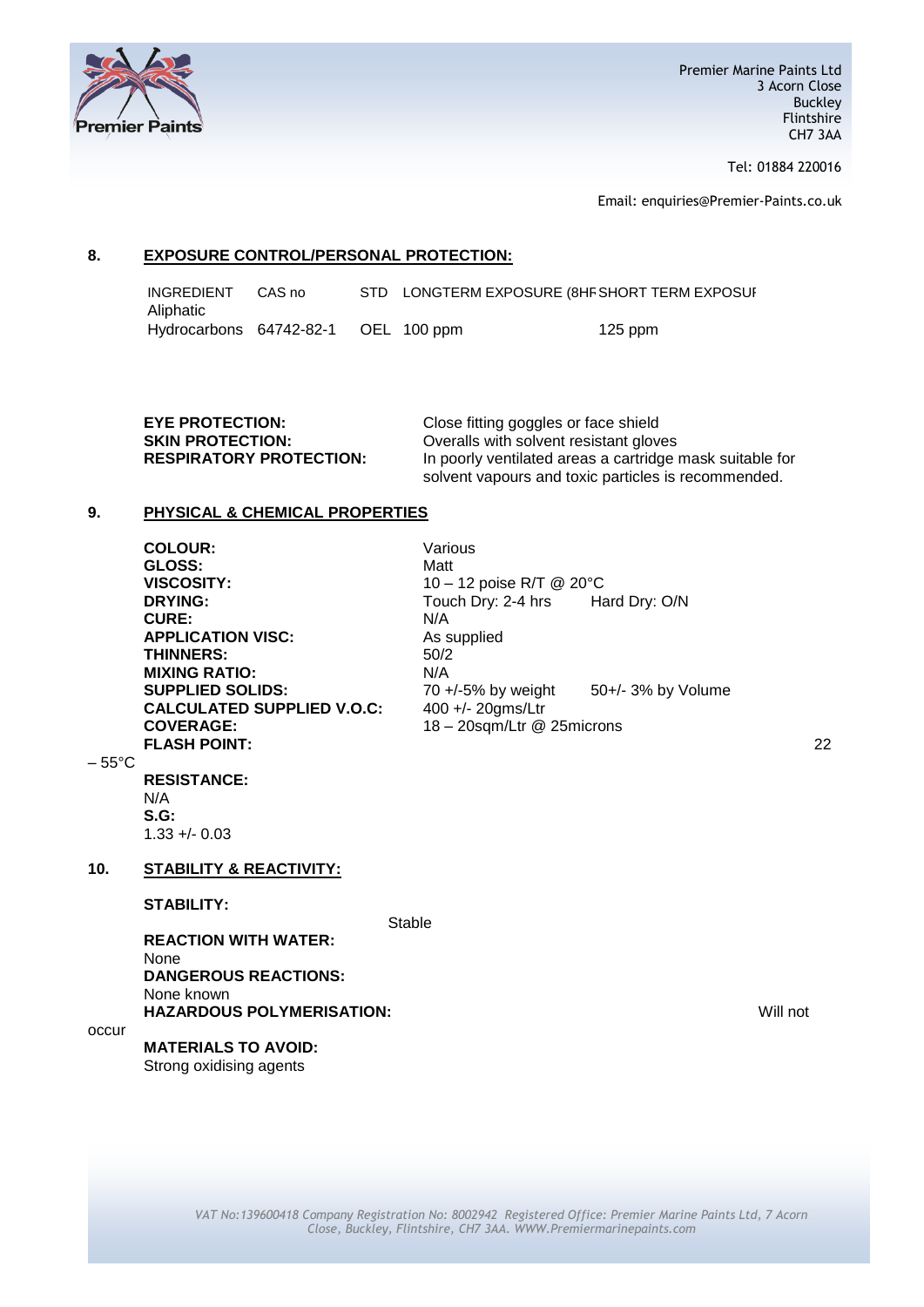

Tel: 01884 220016

Email: enquiries@Premier-Paints.co.uk

### **DANGEROUS DECOMPOSITION PRODUCTS:**

Carbon Monoxide, Carbon dioxide and Nitrogen Dioxide. Nitrogen Dioxide reacts with water to form corrosive Nitric Acid.

### **11. TOXICOLOGICAL INFORMATION:**

Can cause irritation to eyes, mucous membranes and skin.

# **12. ECOLOGICAL INFORMATION:**

Harmful to the aquatic environment, may cause long-term adverse effects to the aquatic environment.

#### **13. DISPOSAL CONSIDERATIONS:**

This material must be disposed of via an Authorised Waste Disposal Company in accordance with Local and National Waste Disposal Regulations.

### **14. TRANSPORT INFORMATION:**

| <b>HAZARD CLASS:</b>     |                                |      |
|--------------------------|--------------------------------|------|
| UN NUMBER:               |                                | 1263 |
| <b>HAZARD LABEL:</b>     | Flammable Liquid Paint Class 3 |      |
| <b>PACKING GROUP:</b>    |                                |      |
| <b>TREMCARD NO:</b>      | 33                             |      |
| <b>MARINE POLLUTANT:</b> | Yes                            |      |
| A.D.R:                   |                                |      |
| Class 3 item $3,1$ (c)   |                                |      |

#### **15. REGULATORY INFORMATION:**

|            | <b>PRIMARY RISK:</b><br><b>SECONDRY RISK:</b><br><b>LABEL RISK PHRASES:</b><br><b>R10</b> | Flammable<br>Harmful<br>Flammable |
|------------|-------------------------------------------------------------------------------------------|-----------------------------------|
| <b>R20</b> | Harmful by inhalation                                                                     |                                   |
| <b>R21</b> | Harmful by contact with skin                                                              |                                   |
| <b>R22</b> | Harmful if swallowed                                                                      |                                   |
| <b>R23</b> | Toxic by inhalation                                                                       |                                   |
| <b>R38</b> | Irritating to skin                                                                        |                                   |
| <b>R52</b> | Harmful to aquatic environment                                                            |                                   |
| <b>R53</b> | May cause long-term adverse effects in the aquatic environment                            |                                   |